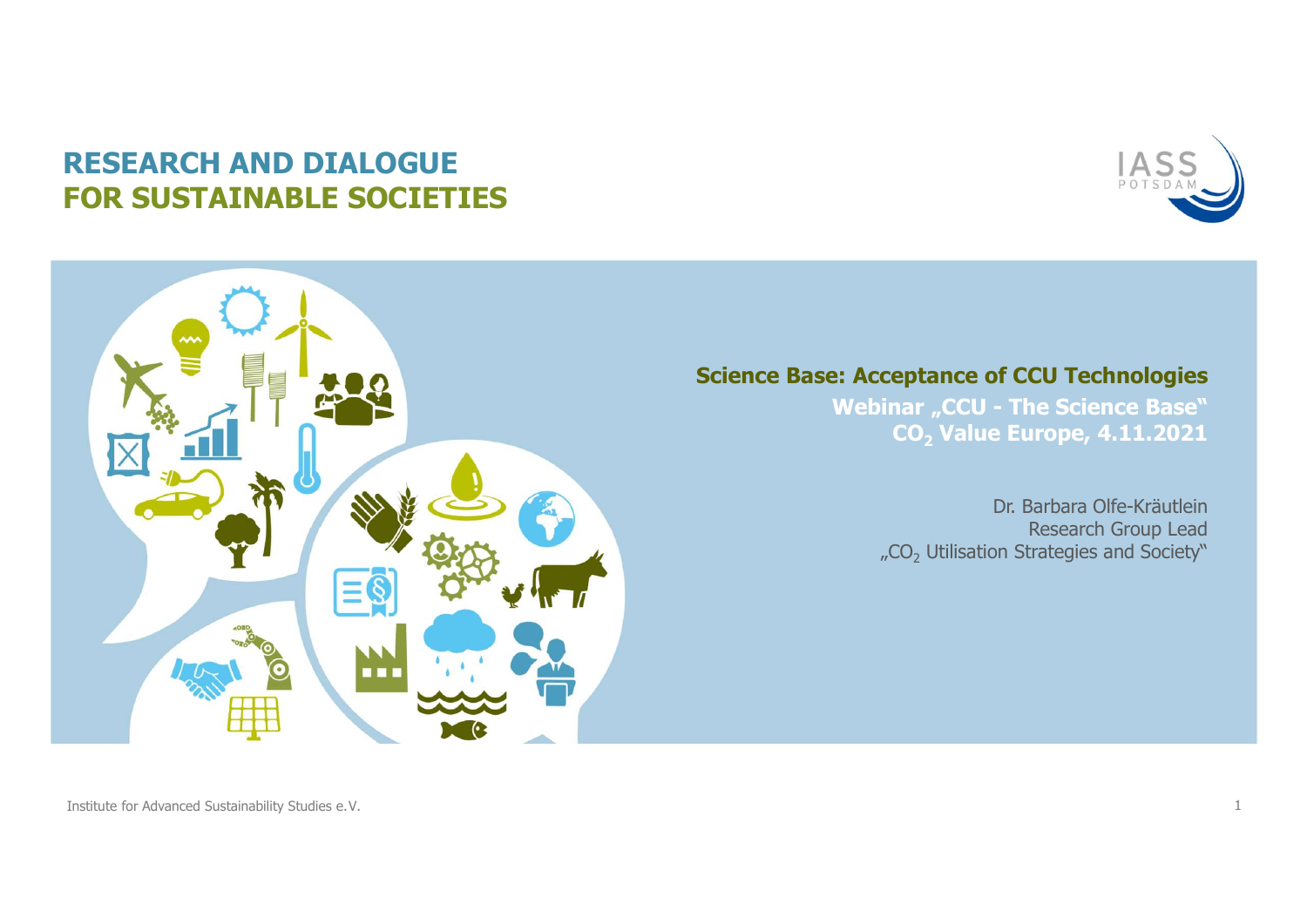## Agenda



- $\frac{1ASS}{POTSDAM}$ <br>1. Acceptance of CCU why bother?<br>2. What do we know today?<br>• Public acceptance 1. Acceptance of CCU – why bother?<br>
2. What do we know today?<br>
• Public acceptance<br>
• Policy acceptance IASS<br>
1. Acceptance of CCU – why bother?<br>
2. What do we know today?<br>
• Public acceptance<br>
• Policy acceptance<br>
3. Take home messages
- 
- -
	- Policy acceptance
-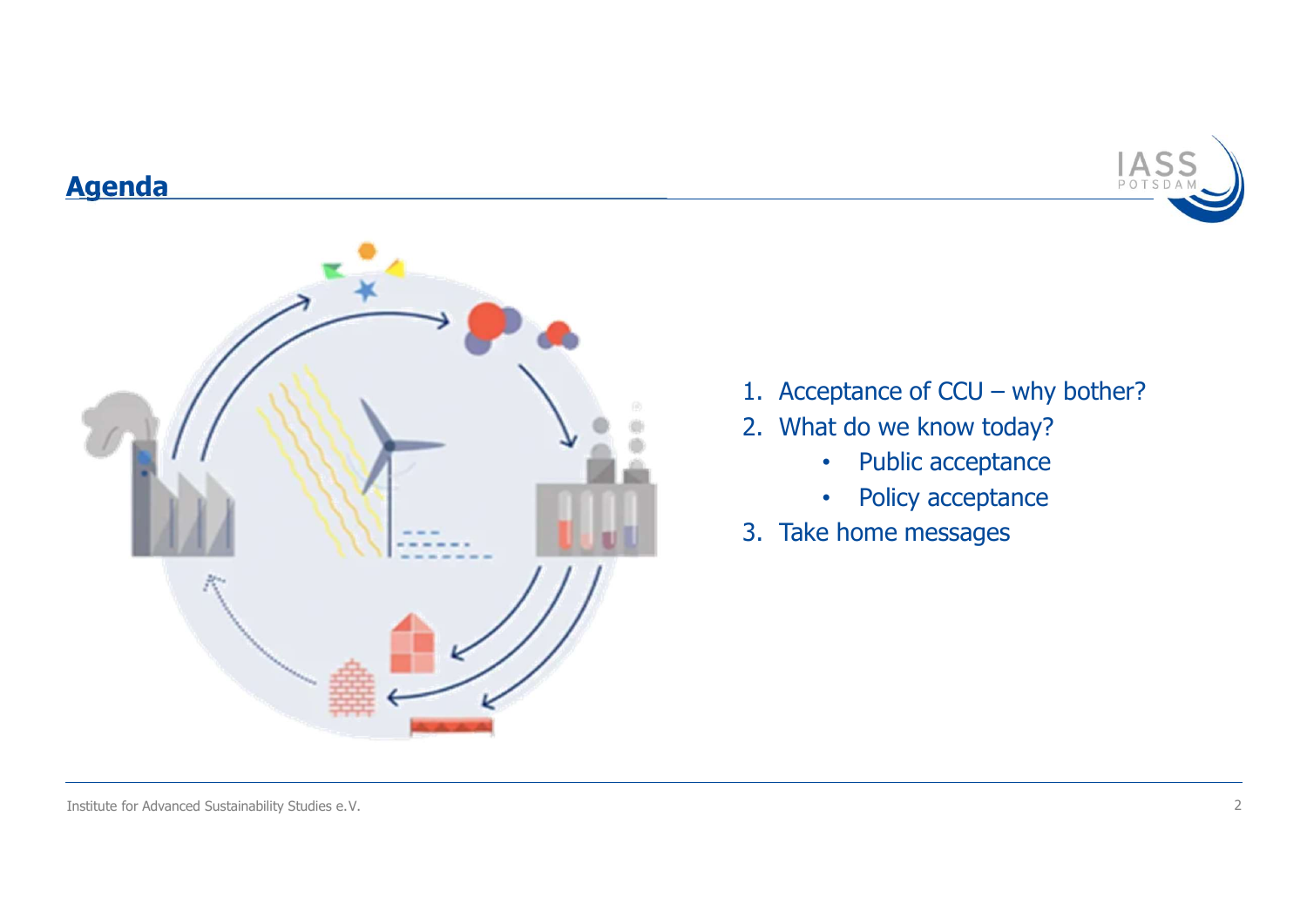



A functioning technology innovation might not be as appealing as its developers and providers think!

Acceptance or rejection is triggered by the unexpected, not by facts

# Important points for CCU acceptance:<br>- **Products is identical** with conventional

- product
- Public funding is needed (no business case yet)
- **Proximity to CCS** might cause problems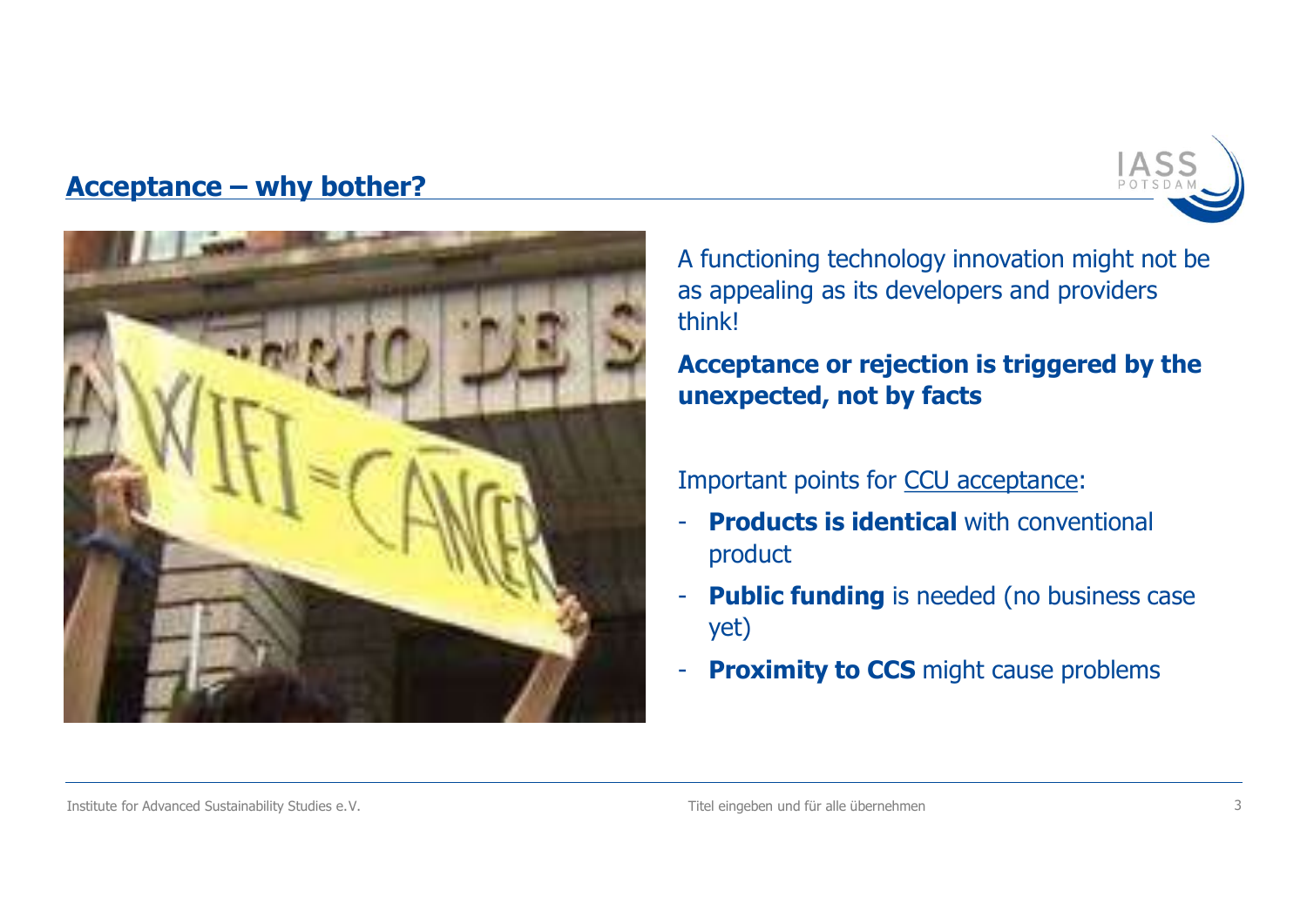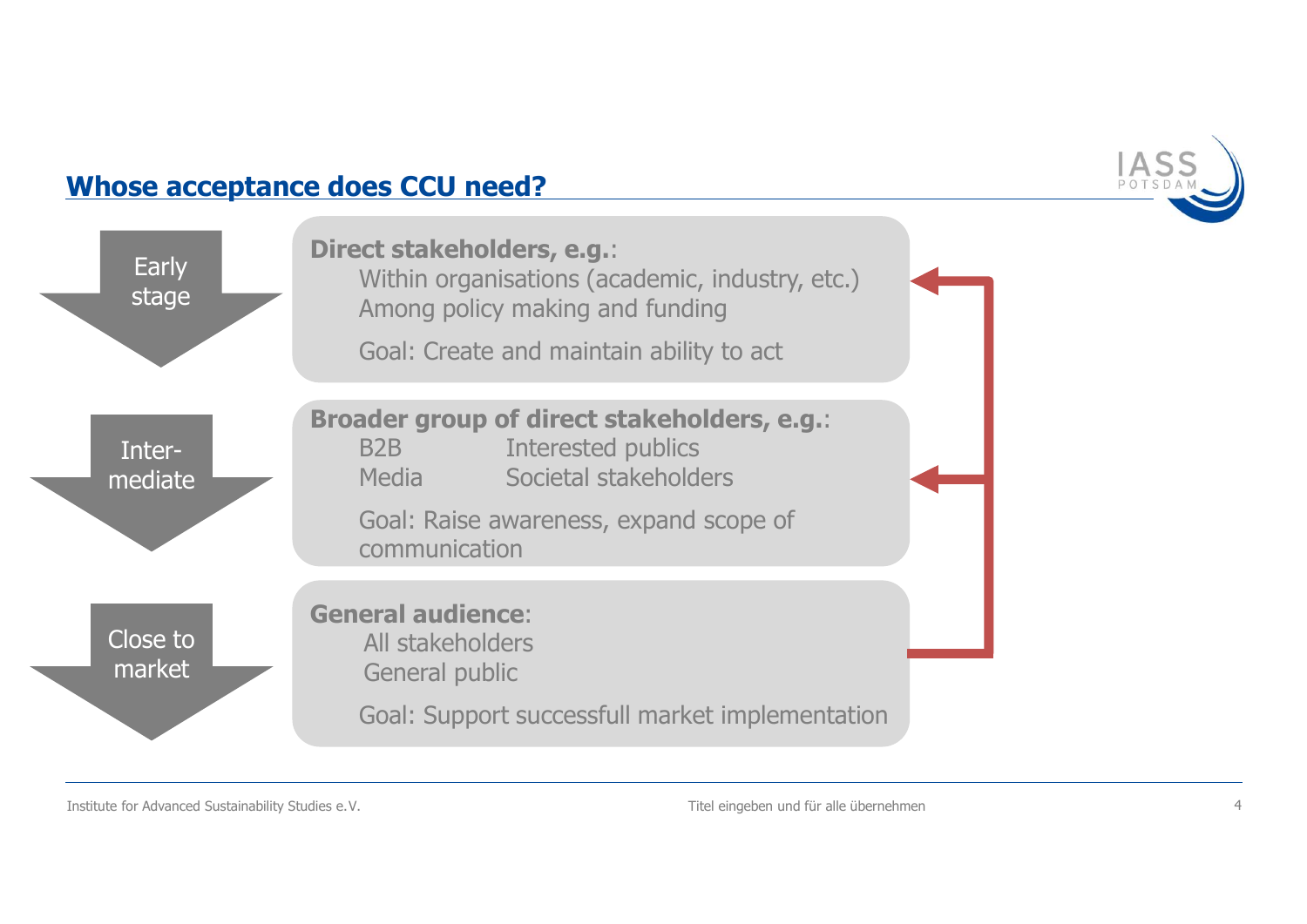Public acceptance – what do we know?<br>Very little is known > no public discourse about CCU technologies

- **Example 12 Separate what do we know?**<br> **ttle is known** > no public discourse about CCU to<br> **ure** highlights specific aspects or insights<br>
Perception in specific groups, e.g. lay people<br>
or experts<br>
Perception of specifi **Fittle is known > no public discourse about CCU technologies**<br> **example is known > no public discourse about CCU technologies**<br> **expection in specific groups, e.g. lay people<br>
or experts<br>
• Perception of specific products Example 12 Separate - what do we know?**<br> **ttle is known** > no public discourse about CCU technolog<br> **ure** highlights specific aspects or insights<br>
Perception in specific groups, e.g. lay people<br>
or experts<br>
Perception of
- 

**Very little is known** > no public discourse about CCU technolog<br> **Literature** highlights specific aspects or insights<br>
• Perception in specific groups, e.g. lay people<br>
or experts<br>
• Perception of specific products, e.g.



Institute for Advanced Sustainability Studies e.V.<br>
Institute for Advanced Sustainability Studies e.V.<br>
Institute for Advanced Sustainability Studies e.V.<br>
Stain of the studies of Advanced Sustainability Studies e.V. Risk: Registering "Pseudo-Opinions"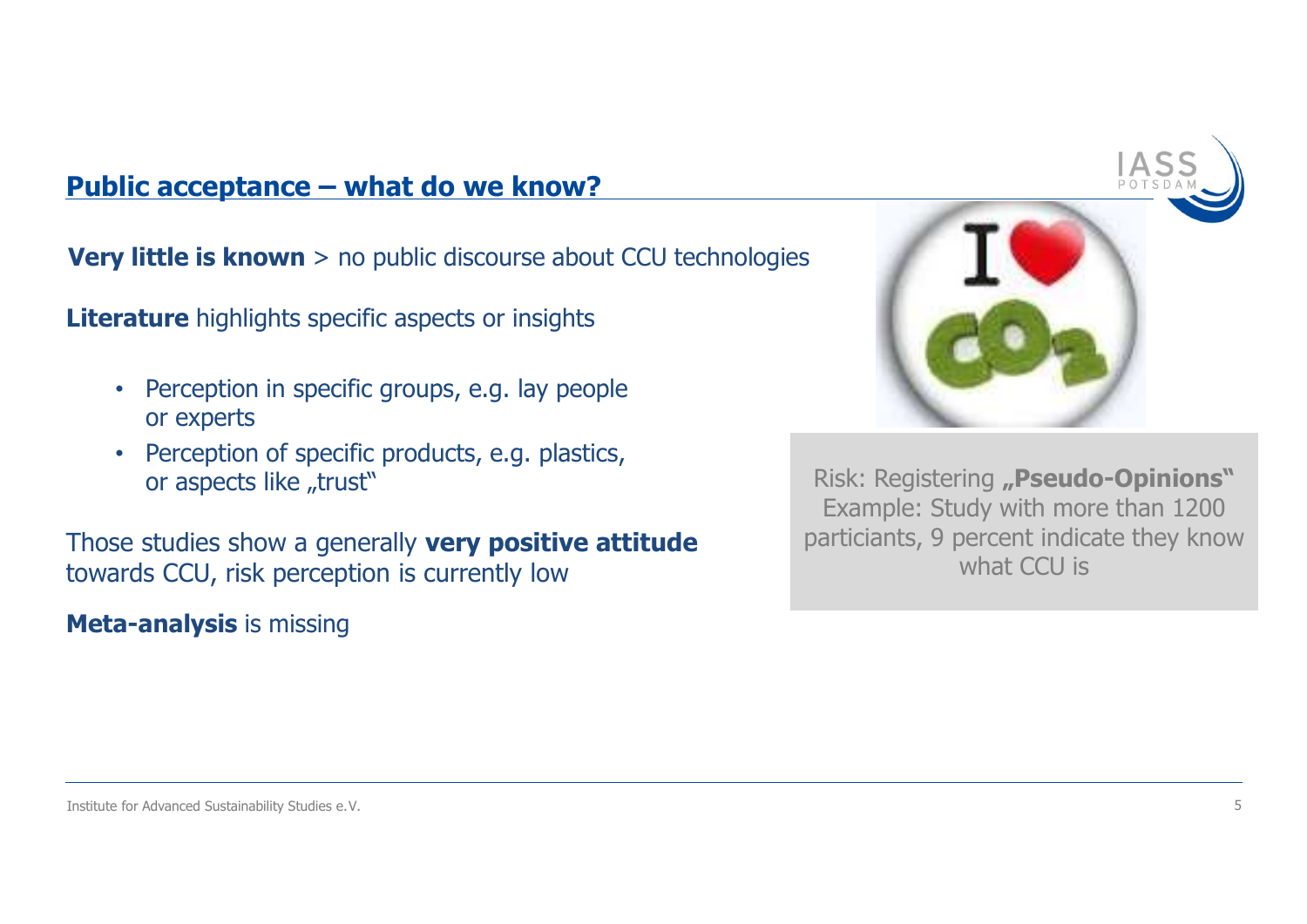



2 Bruhn, T., H. Naims, B. Olfe-Kräutlein 2016 6 e.g. Yang et. al 2016 4 Jones et al. 2015

7 Jones et al. 2016 8 Arning et al. 2019

- 
- 
- 
- **PORE AT ASS.**<br>
 **Negative connotation of CO<sub>2</sub> > destruction of the planet<sup>1</sup><br>
 <b>Confusion with CCS/CO<sup>5,2</sup> > separate the debate!**<br>
 Little knowledge about CCU<sup>3</sup> > need for more information <sup>4,5</sup><br>
 Misconception, p **• Misconception, pseudo-opinions and distrust in industry actors**<br>
• **Misconception with CCS/CO<sup>5,2</sup> > separate the debate!<br>
• Little knowledge about CCU<sup>3</sup> > need for more information <sup>4,5</sup><br>
• Misconception, pseudo-opin**  $(\text{also in }CCS^6)$ **Propagative connotation of CO<sub>2</sub>** > destruction of the planet<sup>1</sup><br>
• **Negative connotation of CO<sub>2</sub>** > destruction of the planet<sup>1</sup><br>
• **Confusion with CCS/CO**<sup>5,2</sup> > separate the debate!<br>
• Little knowledge about CCU<sup>3</sup> > **Properties:**<br> **Example 2018**<br>
• **Negative connotation of CO<sub>2</sub> > destruction of the planet<sup>1</sup><br>
• <b>Confusion with CCS/CO**<sup>5,2</sup> > separate the debate!<br>
• Little knowledge about CCU<sup>3</sup> > need for more information <sup>4,5</sup><br>
• M **Proof sustainability needed!**<br>
• **Negative connotation of CO<sub>2</sub> > destruction of the planet<sup>1</sup><br>
• <b>Confusion with CCS/CO**<sup>5,2</sup> > separate the debate!<br>
• Little knowledge about CCU<sup>3</sup> > need for more information <sup>4,5</sup><br>
• **Propagative connotation of CO<sub>2</sub>** > destruction of the planet<sup>1</sup><br> **Confusion with CCS/CO**<sup>5,2</sup> > separate the debate!<br>
Little knowledge about CCU<sup>3</sup> > need for more information <sup>4,5</sup><br>
Misconception, pseudo-opinions and • **Negative connotation of CO<sub>2</sub>** > destruction of the planet<sup>1</sup><br>
• **Confusion with CCS/CO**<sup>5,2</sup> > separate the debate!<br>
• Little knowledge about CCU<sup>3</sup> > need for more information <sup>4,5</sup><br>
• Misconception, pseudo-opinions
- CCU 4
- 
- 
- 
- 
- **Negative connotation of CO<sub>2</sub>** > destruction of the planet<sup>1</sup><br>
 **Confusion with CCS/CO**<sup>5,2</sup> > separate the debate!<br>
 Little knowledge about CCU<sup>3</sup> > need for more information <sup>4,5</sup><br>
 Misconception, pseudo-opinions • **Confusion with CCS/CO**<sup>5,2</sup> > sestimation of the planet-<br>• **Confusion with CCS/CO**<sup>5,2</sup> > separate the debate!<br>• Little knowledge about CCU<sup>3</sup> > need for more information <sup>4,5</sup><br>• Misconception, pseudo-opinions and **dis** 1 van Heek et al. 2017 **infrastructures** 5 Offermann-van Heek 2018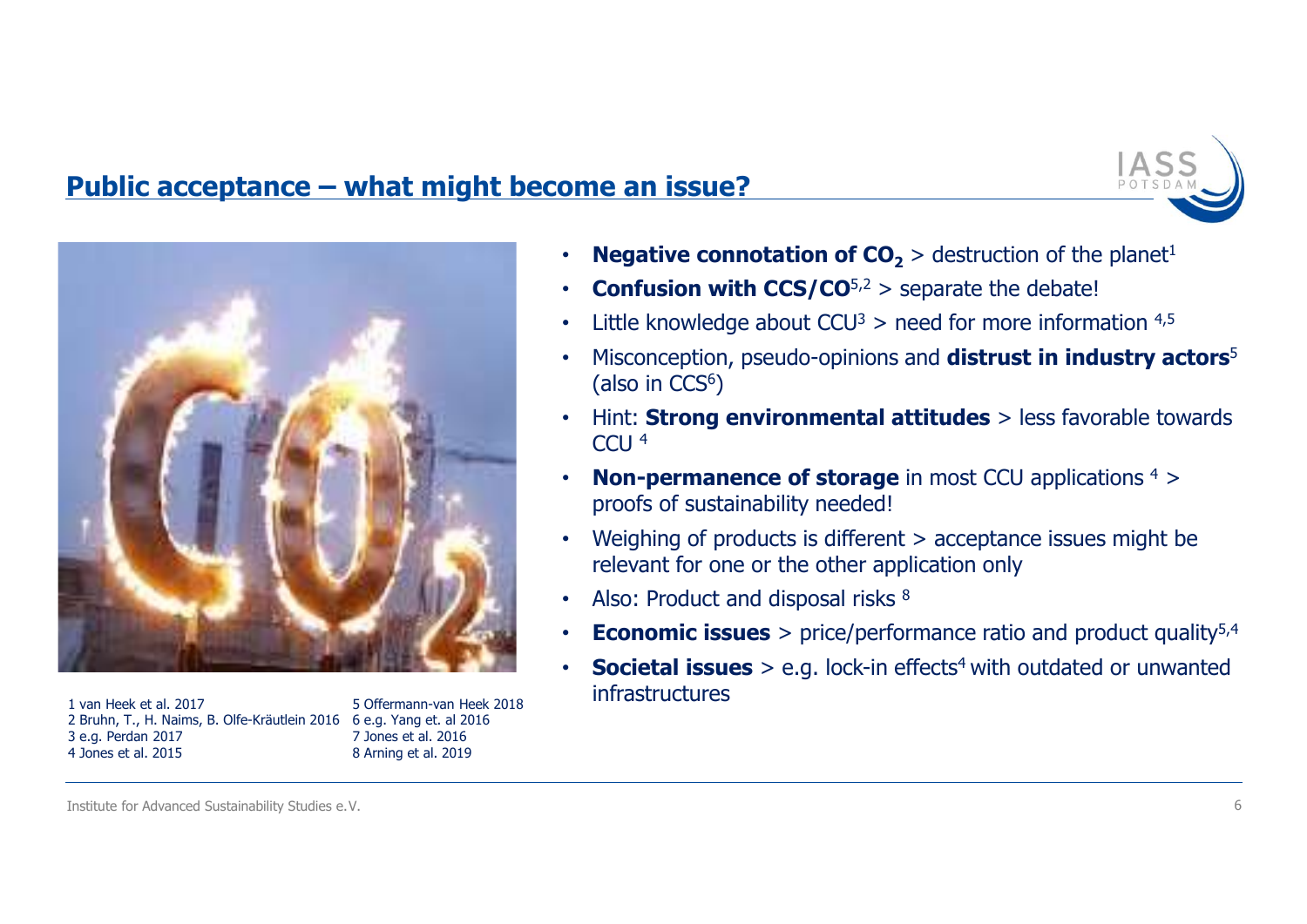Policy acceptance – what do we know?<br>No peer reviewed studies about acceptance among<br>policy makers No peer reviewed studies about acceptance among policy makers

"Policy reports" give insights about what is considered most critical

- **DEAT ASSEM SHOW SHOW SPERIT CONTROLL SURFERENCE SPECIFY THE PREVIOUS CONSUMIST SURFERENCE STRATEGIES (SURFERENCE STRATEGIES)<br>
Stratical<br>
Stratical<br>
Compliance with broader policy support:<br>
Compliance with broader policy g** 
	-
- **peer reviewed studies** about acceptance among<br>
ricy makers<br> **olicy reports"** give insights about what is considered<br>
st critical<br> **acial issues in gaining more policy support:**<br> **Compliance with broader policy goals** and<br>
	-
- -



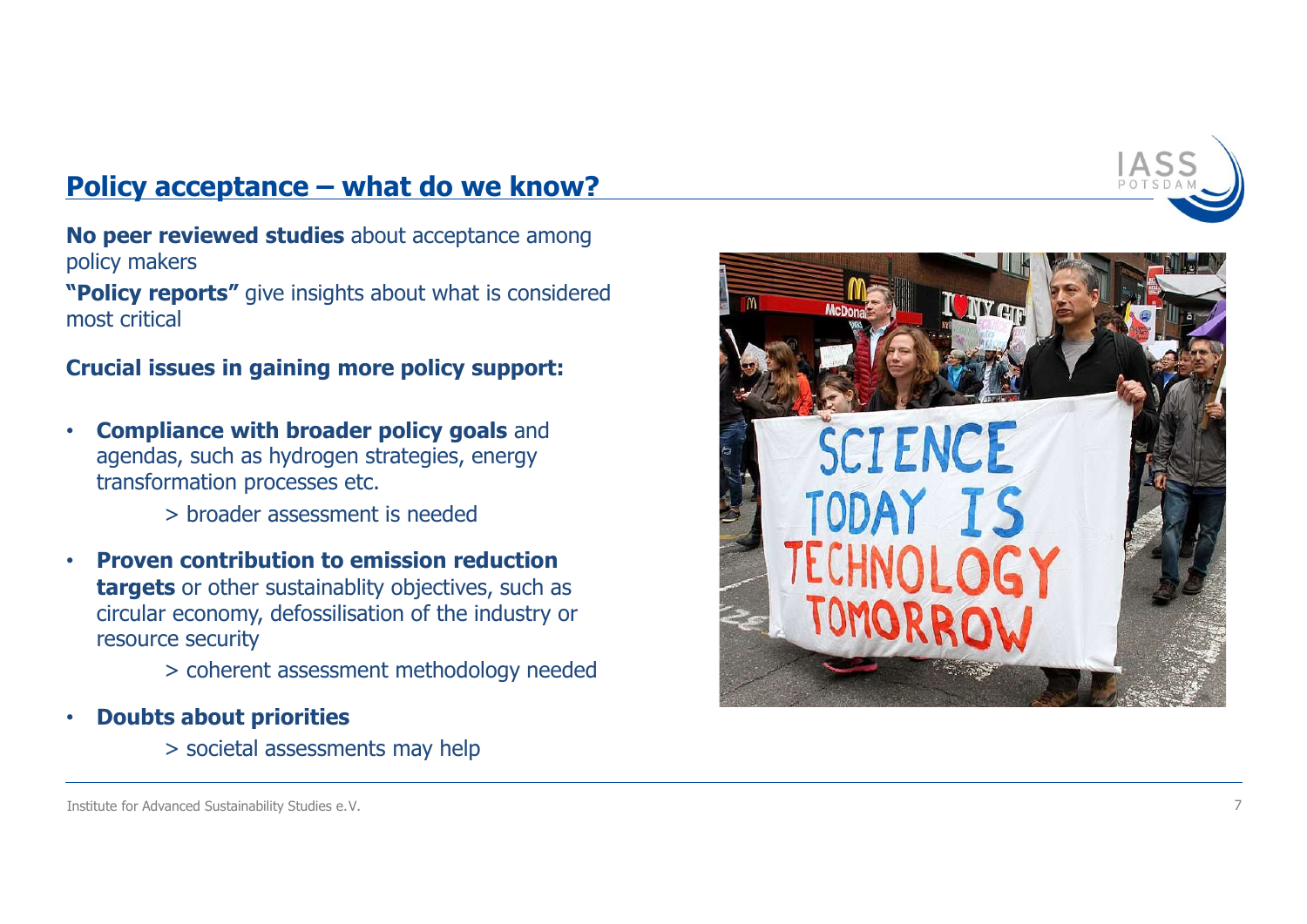

- **Little science-based evidence** about acceptance of CCU, no matter if among policy makers, stakeholders or a general public Take home messages<br>• Little science-based evidence about acceptance of CCI<br>stakeholders or a general public
- Current situation is mostly positive, but this might change:
	- CCU is facing increasingly **high expectations**
	-
- Institute for Advanced Sustainability Studies e.V.<br>
The engelber und furnite interesting<br>
Informed increases<br>
Transparent com**prehensive assessment** of environmental, economic and societal aspects<br> **Fransparent communica Example messages**<br> **CCU is factorized a vidence** about acceptance of CCU, no matter if among policy makers,<br>
akeholders or a general public<br> **CCU is facing increasingly high expectations**<br> **CCU is already becoming a reali** • Public: **Honest and transparent dialogue** must be led  $>$  awareness and being informed increases acceptance
- Policy making: **Comprehensive assessment** of environmental, economic and societal aspects
- **Transparent communication** of assessment results + open, active dialogue with societal stakeholders
	- **increase acceptance**
	- support the successful implementation of CCU technologies in the near future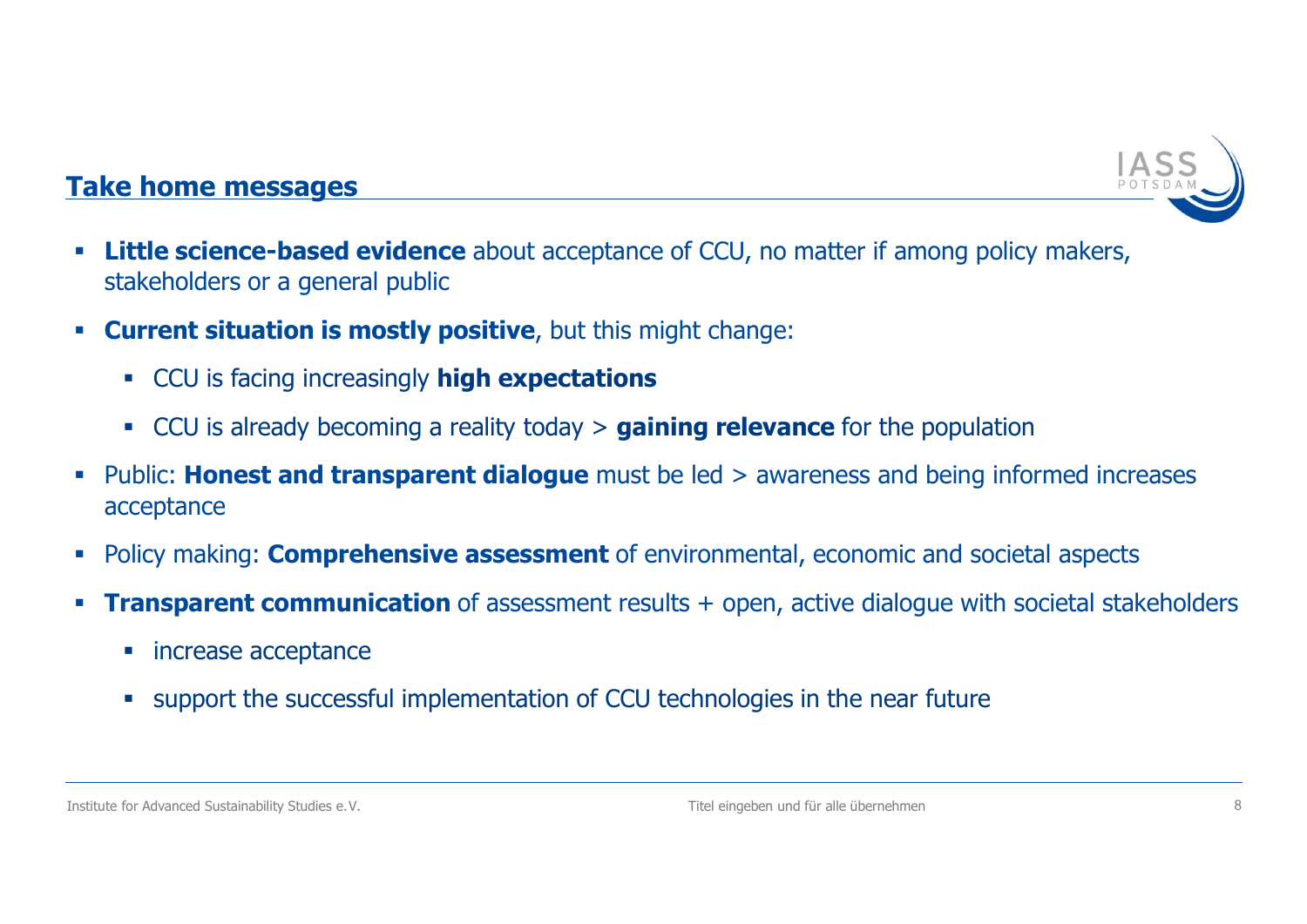

Huijts, N. M., E. J. Molin and L. Steg (2012). "Psychological factors influencing sustainable energy technology acceptance: A review-based comprehensive framework." Renewable and sustainable energy reviews 16(1): 525-531. **Peer-reviewed literature on acceptance of CCU**<br>Butjits, N. M., E. J. Molin and L. Steg (2012). "Psychological factors influencing sustainable energy technology<br>acceptance: A review-based comprehensive framework." <u>Renewab</u> **Peer-reviewed literature on acceptance of CCU**<br>
Huijts, N. M., E. J. Molin and L. Steg (2012). "Psychological factors influencing sustainable energy technology<br>
acceptance: A review-based comprehensive framework." <u>Renewa</u> **Peer-reviewed literature on acceptance of CCU**<br>
Huijts, N. M., E. J. Molin and L. Steg (2012). "Psychological factors influencing sustainable energy technology<br>
acceptance: A review-based comprehensive framework." Renewab **Peer-reviewed literature on acceptance of CCU**<br>Huijts, N. M., E. J. Molin and L. Steg (2012). "Psychological factors influencing sustainable energy technology<br>acceptance: A review-based comprehensive framework." <u>Renewabl</u>

and storage." Environmental Science & Policy 60: 38-43.)

van Heek, J., Arning, K., and Ziefle, M. (2017). "Differences between laypersons and experts in perceptions and

streptions of exploration in the UK and Germany: any increase productions. The streptions of carbon dioxide capture and utilistation technologies in the UK and GErmany: a qualitative interview study. Hugh Hught Hugh Hugh H **Peer-reviewed literature on acceptance of CCU**<br>Huijts, N. M., E. J. Molin and L. Steg (2012). "Psychological factors influencing sustainable energy re<br>acceptance: A review-based comprehensive framework." <u>Renewable and su</u> Huijts, N. M., E. J. Molin and L. Steg (2012). "Psychological factors influencing sustainable energy technology acceptance: A review-based comprehensive framework." Renewable and sustainable energy reviews 16(1): 525-531. **Peer-reviewed literature on acceptance of CCU**<br>Huijts, N. M., E. J. Molin and L. Steg (2012). "Psychological factors influencing sustainable energy technology<br>acceptance: A review-based comprehensive framework." <u>Renewabl</u> utilisation: A review based comprehensive framework." Renewable and sustainable energy reviews 16(1): 525-531.<br>
S31.<br>
S21. The Review and Storage." Environmental Science & Policy 60: 38-43.)<br>
Berham, T., H. Naims and B. Ol utilisation technologies in the UK and Germany: a qualitative interview study. Paper Presented at the 14th Ditermation (2015). "Depending the debate on CO2 utilisation from carbon capture and storage." Environmental Scienc 551.<br>
Shuhn, T., H. Naims and B. Olfe-Kräutlein (2016). "Separating the debate on CO2 utilisation from carbon capture<br>
and storage." <u>Environmental Science & Policy</u> **60**: 38-43.)<br>
acceptance of CO2-utilization for plastic

Jones, C., D. Kaklamanou, W. Stuttard, R. Radford and J. Burley (2015). "Investigating public perceptions of carbon

Jones, C. R., B. Olfe-Kraeutlein, H. Naims and K. Armstrong (2017). "The social acceptance of carbon dioxide

and songer. **Examplemental Other School** Sudisation (ICOD), The Subsettion of Advanced Sustainability Studies e. V.<br>
Wan Heek, J., Aming, K., and Ziefle, M. (2017). "Differences between laypersons and experts in<br>
acceptanc

Jones, C. R., R. L. Radford, K. Armstrong and P. Styring (2014). "What a waste! Assessing public perceptions of